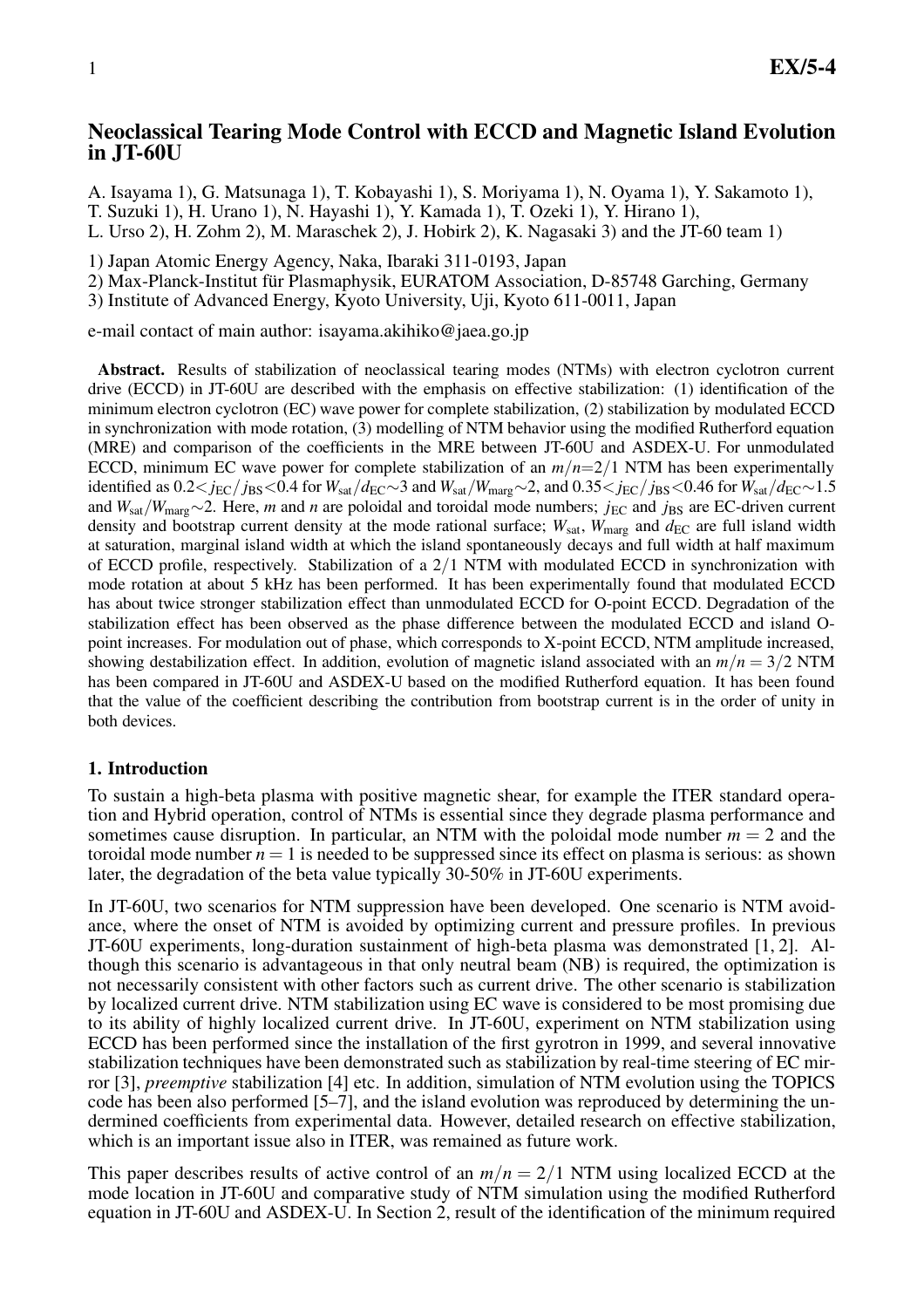



*FIG. 1. Typical discharge for a* 2/1 *NTM stabilization* with  $\text{ECCD}: (a)$  injection power of NB  $(P_{NB})$ *and EC wave* ( $P_{\text{EC}}$ *), (b) Normalized beta* ( $\beta_{\text{N}}$ *) and intensity of*  $D_{\alpha}$  *line, (c) frequency spectrum of magnetic perturbation, and (d) contour plot of electron temperature perturbations.* At  $t = 9.5$  *s. the island center is located at*  $R \sim 3.65$  *m* ( $\rho \sim 0.6$ ).

EC wave power to completely stabilize a 2/1 NTM is described. In expedients, the minimum power in two different regimes with the toroidal magnetic field of 3.7 T and 1.7 T, has been investigated. In Section 3, result of NTM stabilization with modulated ECCD is described. EC wave power was modulated in synchronization with the mode rotation frequency ( $\sim$  5 kHz). Effect of the phase difference between magnetic perturbations and modulated EC wave has been investigated. Comparison with unmodulated ECCD is also described. In Section 4, result of comparative study of a  $3/2$  NTM in JT-60U and ASDEX-U is described. And finally, summary of this paper is described in Section 5.

## **2. Minimum EC Wave Power for Complete Stabilization**

As shown in the previous section, NTM stabilization using ECCD has been extensively preformed in JT-60U. However, as in other devices, NTMs were *overstabilized* in most cases, where EC wave power was larger than the minimum required power. Although NTMs should be stabilized with less EC wave power in ITER, it is still uncertain how much EC wave power is required at the minimum. Thus, identification of the minimum required EC wave power is an important issue. To clarify the minimum required power, stabilization of an *m*/*n* = 2/1 NTM with reduced EC wave power was performed. A part of these experiments was done remotely from Max-Planck-Institut für Plasmaphysik (IPP) using a newly developed remote experiment system, where experimental condition was set at IPP and sent to the JT-60 control room under high security [8].

Experiments were performed in two different regimes with different toroidal field at 3.7 T ('case 1') and 1.7 T ('case 2'). Typical waveform of the experiment at high field (case 1) is shown in Fig. 1, where plasma current  $I_p = 1.5$  MA, toroidal field  $B_t = 3.7$  T, safety factor at 95% flux surface  $q_{95} =$ 4.1, major radius  $R = 3.18$  m, minor radius  $a = 0.80$  m, triangularity at the separatrix  $\delta_{x} = 0.20$ . The toroidal field was fixed in time throughout this and all other discharges. In this series of discharge, neutral beams of about 25 MW was injected and the normalized beta  $\beta_N$  increased to about 2. An NTM with  $m/n = 2/1$  appeared at  $t \sim 5.7$  s, and the value of  $\beta_{N}$  decreases to about 1.4. Since the mode locked soon after the onset, the behavior is not clear from the frequency spectrum in Fig. 1(c). At  $t = 7$  s, NB power was decreased and the direction of the tangential NBs was changed from balanced injection to counter injection to raise the mode frequency. The 2/1 NTM started to rotate in the counter direction at  $t = 7.5$  s, and the mode frequency saturated at about 4-5 kHz as shown in Fig. 1(c). Electron cyclotron wave with the frequency of 110 GHz was injected at  $t = 9.5$  s by up to 3 gyrotrons. By changing the power and combination of the gyrotrons, various injection power becomes possible. Injection angle of EC wave, i.e. ECCD location, was fixed during the ECCD in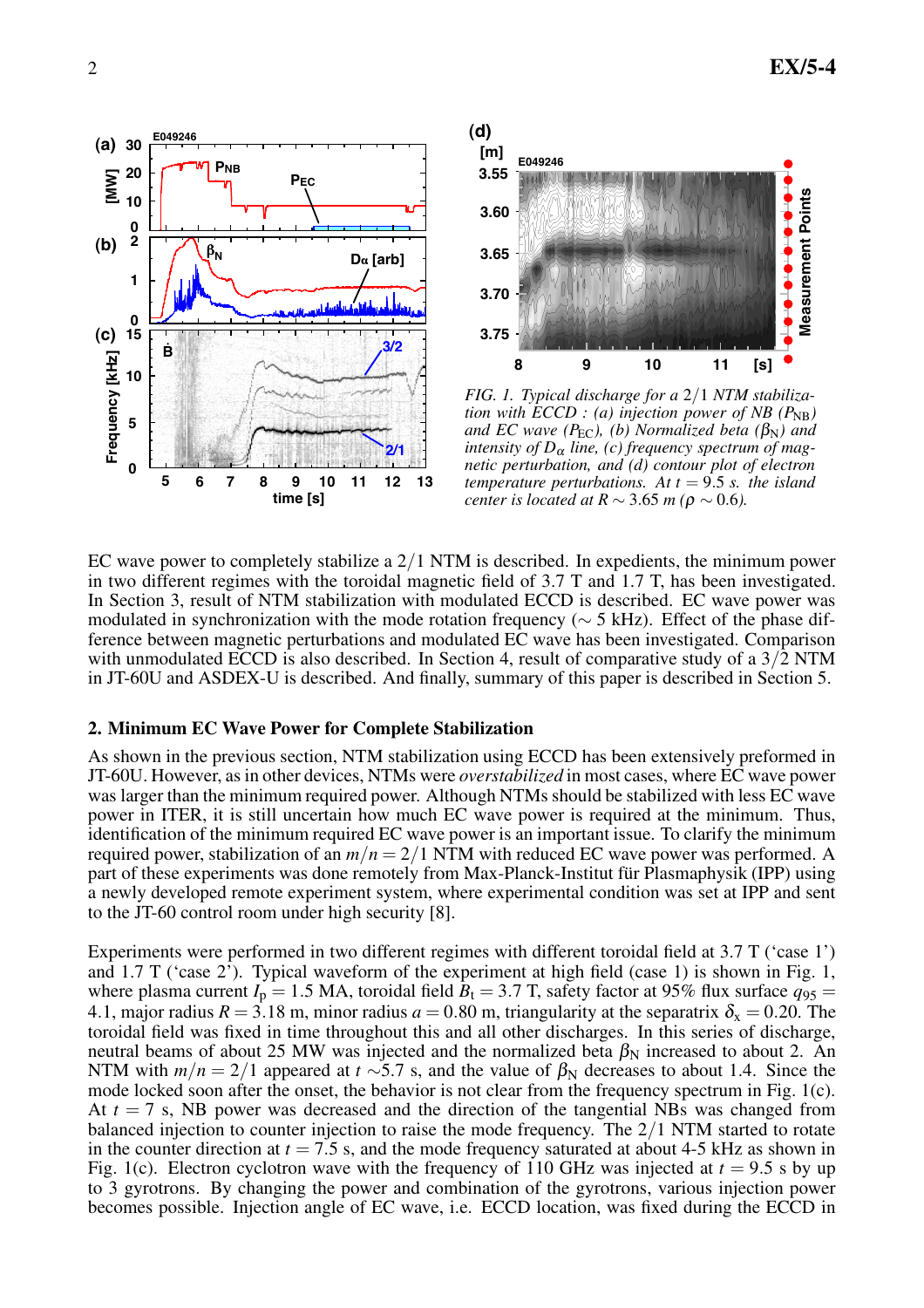

FIG. 2. Plasma cross section for (a) case 1 ( $B_t = 3.7$  T) and (b) case 2 (1.7 T). (c) Top view of plasma *configuration for the case 1.*



*FIG. 3. Temporal evolution of magnetic perturbation amplitude near the threshold EC power for (a) case 1 and (b) case 2.*

all discharges after the optimum injection angle was determined. Temporal evolution of the structure of magnetic island measured with electron cyclotron emission (ECE) radiometer with the channel separation of about 2 cm, which corresponds to  $\sim$ 0.02 in the volume averaged minor radius ( $\rho$ ), is shown in Fig. 1(d). The two bright peaks correspond to the separatrix of of the island, and the dark region between the two peaks correspond to the center of the island. Note that in this discharge the major radius was shifted inward by  $\overline{4}$  cm at  $t = 8.0$ -8.5 s. The shift is clearly seen in the contour plot. As shown in this figure, the center position of magnetic island is unchanged during the ECCD, and shot-to-shot difference of the island center is less than the channel separation of the ECE radiometer. The mode location,  $\rho_s$ , is about 0.6, and the full island width before ECCD,  $W_{\text{sat}}$ , is 0.12 (The value is normalized by the plasma minor radius.). After the ECCD, the distance between the two peaks in Fig. 1(d), which corresponds to the full island width, decreases, and the 2/1 NTM was completely stabilized at  $t = 12.0$  s.

Similar experiments were done at lower field with the second harmonic X-mode ECCD ('case 2'). Typical plasma parameters are as follows:  $I_p = 0.85$  MA,  $B_t = 1.7$  T,  $R = 3.38$  m,  $a = 0.88$  m,  $q_{95} = 3.5$ ,  $\delta_{x} = 0.37$ . Discharge scenario is similar to the case 1: an  $m/n = 2/1$  NTM was first destabilized at  $\beta_N \sim 3$  by high-power NB, and then the power was stepped down to 1.5. The values of  $\rho_s$  and *W*<sub>sat</sub> are  $\sim 0.6$  and 0.15, respectively.

Plasma configurations of the two discharge regimes are shown in Figs. 2(a) and 2(b). The cold resonance surface of 110 GHz EC wave with the fundamental O-mode and the second harmonic X-mode is located at 3.02 and 2.95 m in the configuration, respectively. Since the EC wave is injected tangentially to the flux surface, narrow ECCD deposition width is obtained. The poloidal injection angles for the case 1 and 2 are 16° and 13°, respectively (The angle is as the depression angle). The toroidal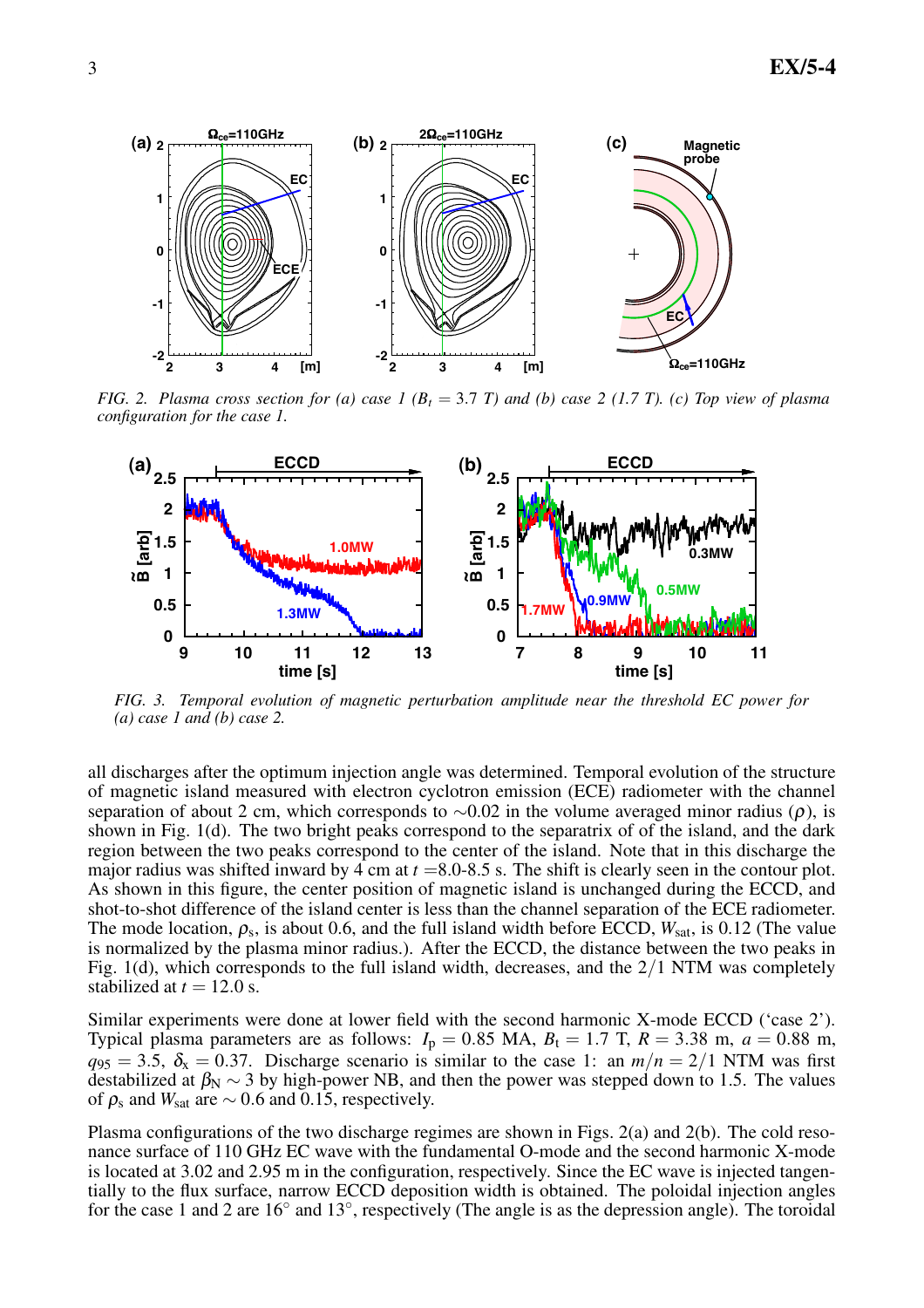|                                              | case 1        | case 2      |
|----------------------------------------------|---------------|-------------|
| $I_{p}$ [MA]/ $B_{t}$ [T]                    | 1.5/3.7       | 0.85/1.7    |
| $\beta_{\rm N}^{\rm onset}$                  | $\sim$ 2      | $\sim$ 3    |
| $\beta_{\rm N}^{\rm sat}$                    | 0.9           | 1.5         |
| $\beta_{\rm N}^{\rm marg}$                   | 0.4           | 0.8         |
| $W_{\text{sat}}$                             | 0.12          | 0.15        |
| $W_{\text{marg}}$                            | 0.06          | 0.08        |
| $d_{\text{EC}}$                              | 0.08          | 0.05        |
| $(j_{\text{EC}}/j_{\text{BS}})_{\text{min}}$ | $0.35 - 0.46$ | $0.2 - 0.4$ |

*TABLE 1. Parameters for for the two configurations. The values of*  $W_{\text{sat}}$ *,*  $W_{\text{marg}}$  *and*  $d_{\text{EC}}$ *are normalized by the plasma minor radius.*



*FIG. 4. Magnetic perturbation amplitude after ECCD normalized by that before ECCD for different ECCD locations.*

injection angle is  $\sim 22^{\circ}$  in these configurations. Profile and amount of EC-driven current were calculated by a Fokker-Planck code, EC-Hamamatsu. The full-width at half maximum of ECCD deposition width,  $d_{EC}$ , is 0.08 for the case 1 and 0.05 for the case 2.

Figure 3 shows temporal evolution of magnetic perturbation amplitude,  $\tilde{B}$ , near the minimum EC wave power for complete stabilization. For the case 1, while the  $2/1$  mode was completely stabilized for EC wave power  $P_{EC}$ =1.3 MW, it was not completely stabilized for  $P_{EC}$ =1.0 MW. Thus, the minimum EC wave power is located between 1.0 and 1.3 MW in this experimental condition. For the case 2, the stabilization effect becomes weak with decreasing EC wave power, and complete stabilization was not achieved for  $P_{EC}$ =0.3 MW. Thus, the minimum EC wave power is located between 0.3 and 0.5 MW in this experimental condition.

It can be seen from both experimental regimes that the island evolution is similar: the island first decays and then slows down and finally rapidly decays. The behavior is consistent with the description of the modified Rutherford equation, and it was also observed in previous NTM experiments [7]. The width at which the final rapid decay begins is referred to as the marginal island width (the full width of the marginal island width is described as  $W_{\text{marg}}$  hereafter), and cross-machine comparison of  $W_{\text{marg}}$  of an  $m/n = 3/2$  NTM was done before [9]. In Fig. 3,  $\tilde{B}$  reaching the marginal island width corresponds to ~ 1.2 for the case 1 and ~ 1.8 for the case 2, which correspond to  $W_{\text{marg}} = 0.06$  and 0.08, respectively. The marginal island width can be also estimated roughly by stepping down the NB power and investigating the beta value at which the NTM spontaneous decays. For the case 1 and 2, the marginal  $\beta_{\rm N}$  value,  $\beta_{\rm N}^{\rm marg}$  $N<sub>N</sub>$  is 0.4 and 0.8, respectively. By assuming that the island width is proportional to the beta value, which is reasonable assumption for NTM, this result is roughly consistent with the result of the above marginal island width.

In NTM stabilization with ECCD, the ratio of EC-driven current density  $(j_{\text{EC}})$  to bootstrap current density  $(j_{\text{BS}})$  at the mode rational surface is an important parameter. In addition, ECCD deposition width with respect to the marginal island width is another important parameter because EC-driven current inside the island O-point decreases as the NTM is stabilized if ECCD deposition width is comparable or wider than the marginal island width, which is the case for most experimental conditions in JT-60U and also in ITER. According to the results from ACCOME and EC-Hamamatsu code calculations, The range of the value of  $j_{EC}/j_{BS}$  0.35 $\lt j_{EC}/j_{BS}$  < 0.46 for the case 1 and 0.2 $\lt j_{EC}/j_{BS}$  < 0.4 for the case 2. In previous JT-60U experiments, an *m*/*n*=2/1 NTM was completely stabilized at  $j_{\text{EC}}/j_{\text{BS}} = 0.5$  with fundamental O-mode ECCD, but the minimum value of required EC-driven current could not be identified [7]. The previous result is consistent with the above new result. The parameters in these two regimes are summarized in Table 1.

Since the ECCD deposition width with respect to the saturated island width is different between the two operation regimes, the effect of misalignment on NTM was also investigated. Although the effect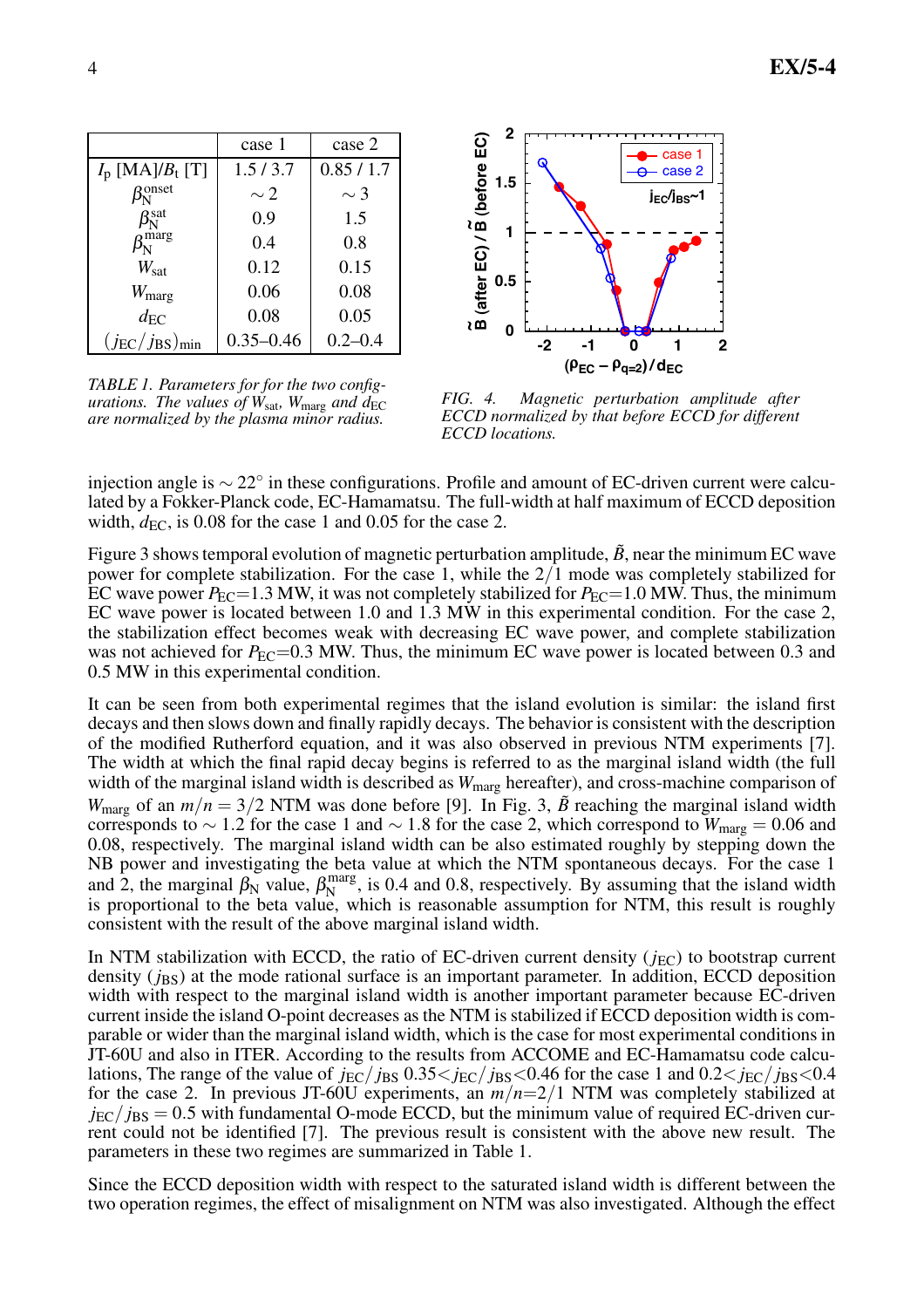

*FIG. 5. Typical discharge of NTM stabilization with modulated ECCD. (a) Power from a gyrotron (P*gyr*), (b) frequency spectrum of magnetic perturbations. Magnetic probe signal (B*˙*), trigger signal at the gyrotron*  $(I_{\text{trig}})$  *and power from the gyrotron at (c) t* =*9.65 s and (d) 10.2 s.*



of ECCD deposition width on NTM stabilization was previously investigated by TOPICS simulation [7], experimental verification has not been performed yet. Figure 4 shows amplitude of magnetic perturbation after ECCD as a function of ECCD location relative to the mode rational surface. The value of the vertical axis is normalized to magnetic perturbation amplitude before ECCD, and the value of the horizontal axis is normalized by  $d_{EC}$ . The closed symbols correspond to the case 1, and the open symbols correspond to the case 2. In both cases, *j*EC/ *j*BS∼1 and *W*sat/*W*marg∼2. It can be seen that similar V-shape profile is obtained for both cases. It is also found that the dependence of the stabilization effect on misalignment becomes similar by using the normalized parameter while without the normalization, allowable misalignment decreases with decreasing ECCD deposition width.

## **3. Stabilization of 2**/**1 NTM by Modulated ECCD**

Stabilization of NTMs with modulated ECCD is thought to be more effective than with unmodulated ECCD. In experiments, stabilization of an  $m/n = 3/2$  NTM by modulated second harmonic X-mode EC wave was previously performed in ASDEX-U [10, 11]. Since adding an ability to modulate EC wave at several kHz imposes significant changes in designing gyrotrons, it is important to perform stabilization of a more dangerous 2/1 NTM and clarify whether modulated ECCD is actually more effective and how much the superiority is. In addition, issues in performing the modulated ECCD should be clarified in order to make NTM stabilization in ITER reliable.

In JT-60U experiments, power modulation at several tens of Hz has been done to investigate heat wave propagation since the initial phase of the first gyrotron operation [12]. Although the modulation frequency had been increased year by year, the EC wave was not injected to a plasma because the frequency is rather low for NTM stabilization experiments, where modulation frequency of about 5 kHz is required. In 2008, the control system of gyrotrons was modified to achieve higher modulation frequency up to  $\sim$  7 kHz, and fast power down at each power modulation [13]. To synchronize the EC wave with NTM rotation, signal from a magnetic probe was sent to the control system of gyrotrons. The magnetic probe is located 13.5<sup>°</sup> below the horizontal midplane and 87<sup>°</sup> apart from the EC antenna in the toroidal direction (See Fig. 2(c)). The toroidal angle between the magnetic probe and the intersection of the EC ray trajectory and the cold resonance surface is about  $78^\circ$ .

In these experiments, the mode frequency as well as the mode location stays almost constant in the steady state phase (*t* ∼ 9 s in this discharge condition; see Fig. 1 for example). However, in general, mode frequency can change in time. In the modulation system, mode frequency is monitored in real time, and the trigger signal for the modulation is generated accordingly [13]. The effectiveness was experimentally demonstrated as shown in Fig. 5, where plasma configuration and discharge scenario are the same as in Fig. 1. In this discharge, the mode frequency changed from 4.3 to 6.1 kHz during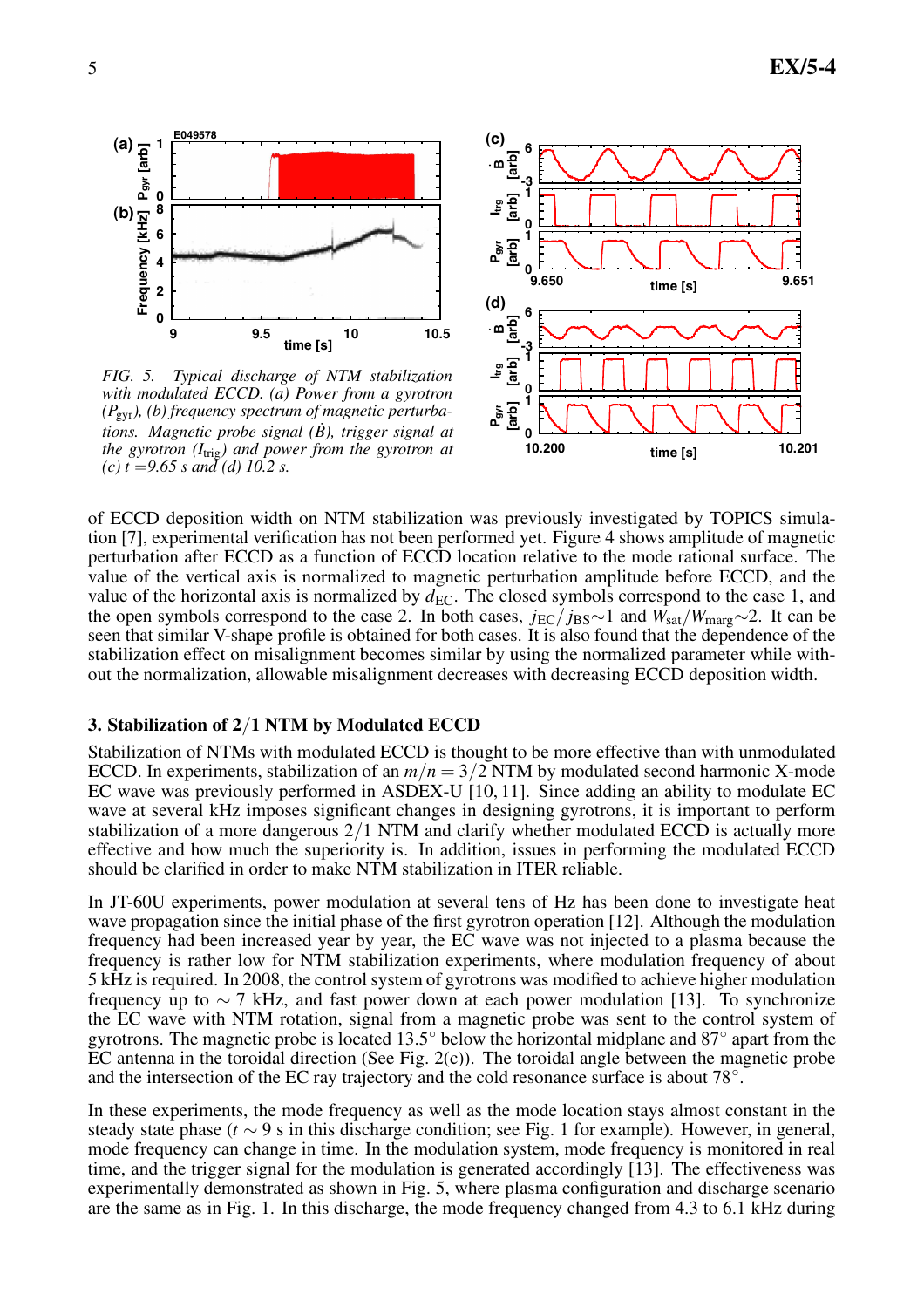

*FIG. 6. Temporal evolution of magnetic perturbation amplitude, EC wave power, magnetic probe signal and gyrotron power for (a) 0* ◦ *, (b) 90* ◦ *and 180*◦ *phase differences.*

ECCD. As can be seen in this figure, the trigger signal was successfully generated in synchronization with the magnetic perturbations. Note that in the modulation system the trigger signal is generated by taking into account the delay time of the actual power down from the trigger. In this discharge, the  $2/1$  NTM was completely stabilized at  $t = 10.4$  s.

In modulating ECCD, phase difference between modulated EC wave and magnetic perturbation signal is important: stabilization effect reaches the maximum when the phase difference is the one corresponding to O-point ECCD; stabilization effect weakens and even becomes negative (i.e. destabilization) as the phase difference increases. Although calculation of the stabilization effect can be done based on a numerical model, experimental verification is essential to make a better prediction of NTM stabilization in ITER. To investigate the effect of the phase difference, the delay time was scanned. Figure 6 shows temporal evolution of magnetic perturbation amplitude for the phase differences of  $0^\circ$ ,  $90^\circ$  and  $180^\circ$ . Note that the value of the phase difference is defined just as the phase difference between the raw signals. The injected power of EC wave from gyrotron #3 and #2 is both 0.6 MW. The power is modulated as 0-100% for #3 and 20-100% for #2 with respect to the peak power. (Note that the EC wave power in the top figures of Fig. 6 does not reflect the real waveform due to slow data sampling.). Duty cycle of the modulated ECCD is 50%, that is, 50% on-time and 50% off-time as shown in this figure. For the  $0^{\circ}$  case, stabilization effect is seen during ECCD, and the magnetic perturbation amplitude increases after the turnoff of the EC wave injection. For the 90° case no clear effect of ECCD is seen. As shown in the expanded waveforms of the magnetic perturbation and EC wave, the phase of modulation is actually shifted as expected. And for the 180<sup>°</sup> case, the magnetic perturbation amplitude slightly increases, and it decreases after the turnoff the EC wave injection, showing a destabilization effect.

Figure 7 shows the dependence of the initial decay time,  $\tau_{\text{decay}}$ , on the phase difference around zero. Here,  $\tau_{\text{decay}}$  was obtained by fitting the magnetic perturbation amplitude as  $\sim \exp[-t/\tau_{\text{decay}}]$  by using the initial 300 ms data from the start of modulation in order to see the ECCD effect alone. As seen from this figure, the decay time reach a minimum at about −10◦ , which corresponds to O-point ECCD. For unmodulated ECCD with the same peak power, the decay time is about 4 s, which is much larger than the above cases, showing the superiority of modulated ECCD at (or near) the island O-point. The offset of the minimum phase difference can be explained by the difference in the toroidal and poloidal angles between the ECCD location and the magnetic probe by taking into account the phase variation by  $n\phi + m\theta$  with  $\phi \sim 78^\circ$ ,  $\theta \sim 120 + 13.5^\circ$ ,  $m = 2$  and  $n = 1$ . Similar example showing the superiority of O-point ECCD is shown in Fig. 8. In this discharge, modulated ECCD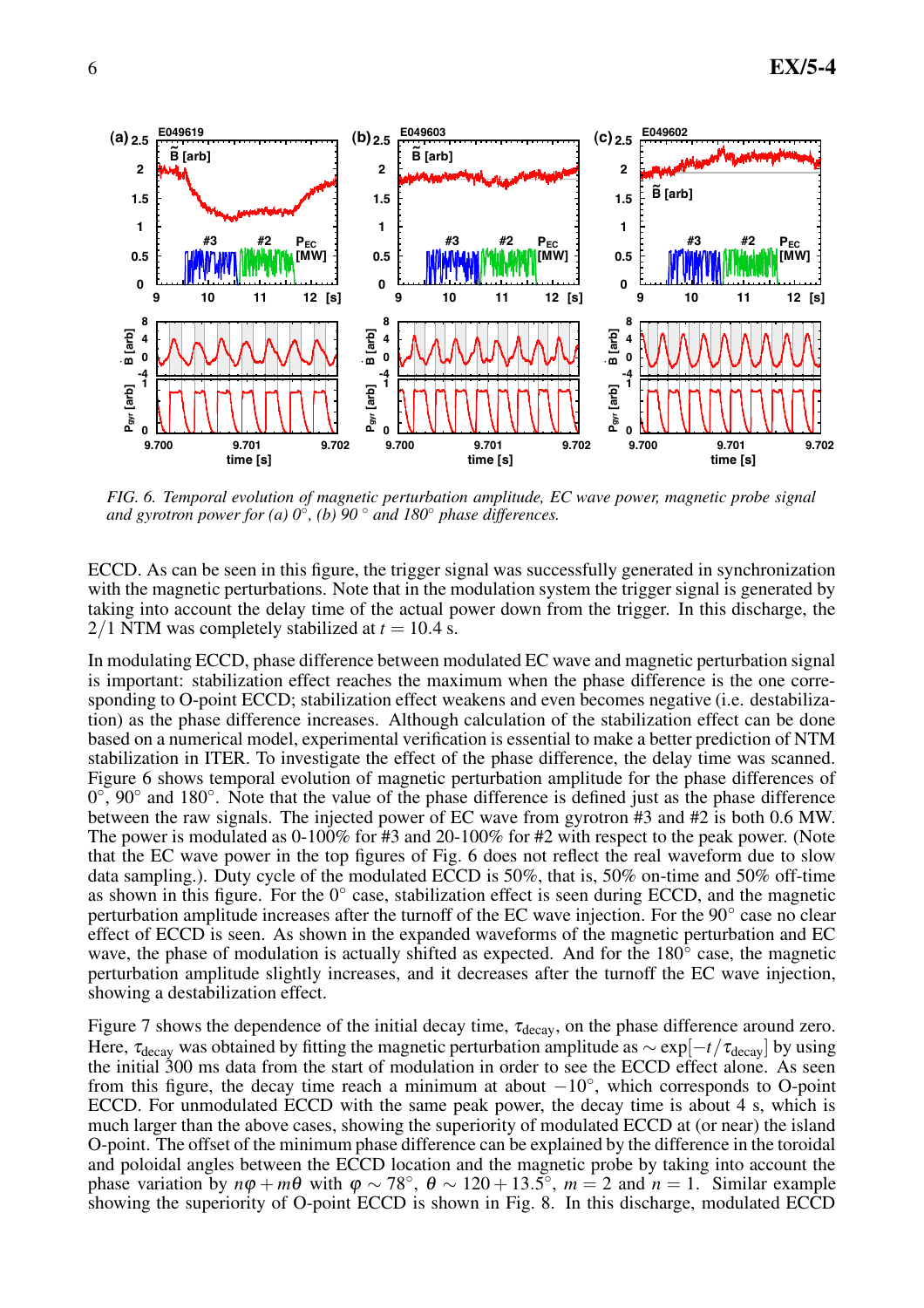**0 1 2 3 -60 -40 -20 0 20 40 60 80 Phase difference [deg]** τ**decay [s]**



*FIG. 8. Temporal evolution of magnetic perturbation amplitude for modulated ECCD (#3) followed by unmodulated ECCD (#1+2).*

*FIG. 7. Dependence of decay time of magnetic perturbation amplitude on phase difference.*

with one gyrotron was followed by unmodulated ECCD with two gyrotrons. The phase difference of the modulated ECCD is about −65◦ . Decay time of the modulated ECCD and unmodulated ECCD is 1.9 s and 1.5 s, respectively. As seen from this figure, the stabilization effect is similar in spite of higher unmodulated power and unperfect O-point ECCD.

In a theoretical model, stabilization efficiency is described by integrating the current profile on the island flux surface [14, 15]. The efficiency  $\eta_{EC}$  is a function of full island width (*W*), misalignment of ECCD location ( $\Delta \rho_{EC}$ ), ECCD deposition width. For modulated ECCD, the duty ratio ( $\tau_{\text{duty}}$ ) and the center phase of the modulation ( $\alpha_c$ ) enter the  $\eta_{EC}$  function. The value of  $\eta_{EC}$  is 0.43 for  $W/d_{\text{EC}} = 0.15$ ,  $\Delta \rho_{\text{EC}}/d_{\text{EC}} = 0.25$ ,  $\tau_{\text{duty}} = 0.5$  and  $\alpha_c = 0$ , which are the values in the modulated ECCD experiments. The value of  $\eta_{EC}$  for unmodulated ECCD is 0.15 (*W*/ $d_{EC} = 0.15$ ,  $\Delta \rho_{EC}/d_{EC} =$ 0.25), showing that the model is consistent with the experimental results.

It will be useful to discuss technical issues we met in performing the modulated ECCD experiments. As shown above, the EC wave was modulated by referring a magnetic perturbation signal since in JT-60U a signal-to-noise ratio of the magnetic perturbation signal is better than ECE signal. In some of the NTM experiments, an instability other than an  $m/n = 2/1$  mode was observed, such as  $3/2$ mode. Although the amplitude was much smaller than the 2/1 mode at the saturation phase, it could not be negligible as the  $2/1$  mode was stabilized by ECCD. In such situation, the trigger signal was not generated as we expected, where the frequency of the trigger signal was higher than the frequency of the  $2/1$  mode in most cases. In our modulation system, a protection circuit was added, where modulation is stopped if the mode frequency deviates from a certain range. In addition, sharp pulses due to an ELM could affect the magnetic probe signal. Perturbation by ELM was not so serious in the JT-60U NTM experiments because the 2/1 mode frequency (∼ 5 kHz) was much higher than the ELM frequency (several tens of Hz), and the amplitude of an ELM was small due to relatively small NB power. However, in general, such ELM effect will not be negligible in a higher power (i.e. high beta) regime. Thus, for future experiments, development of pre-processing scheme of magnetic probe signals will be important.

## **4. Comparison of NTM Evolution between JT-60U and ASDEX-U**

Evolution of magnetic island associated with NTMs is described by the modified Rutherford equation (MRE). Since the MRE contains undetermined coefficients for the contribution from different physics such as the effect of bootstrap, the Glasser-Greene-Johnson (GGJ) effect. Determination of the range of the coefficients is important to predict the behavior of NTMs in ITER and establish scenarios for the control the NTMs. Although fitting of experimental data with the MRE and simulation of NTM stabilization were previously performed independently in JT-60U [5–7] and ASDEX-U [16, 17], the form of the MRE was not identical. To understand the NTM physics in a wider parameter range,